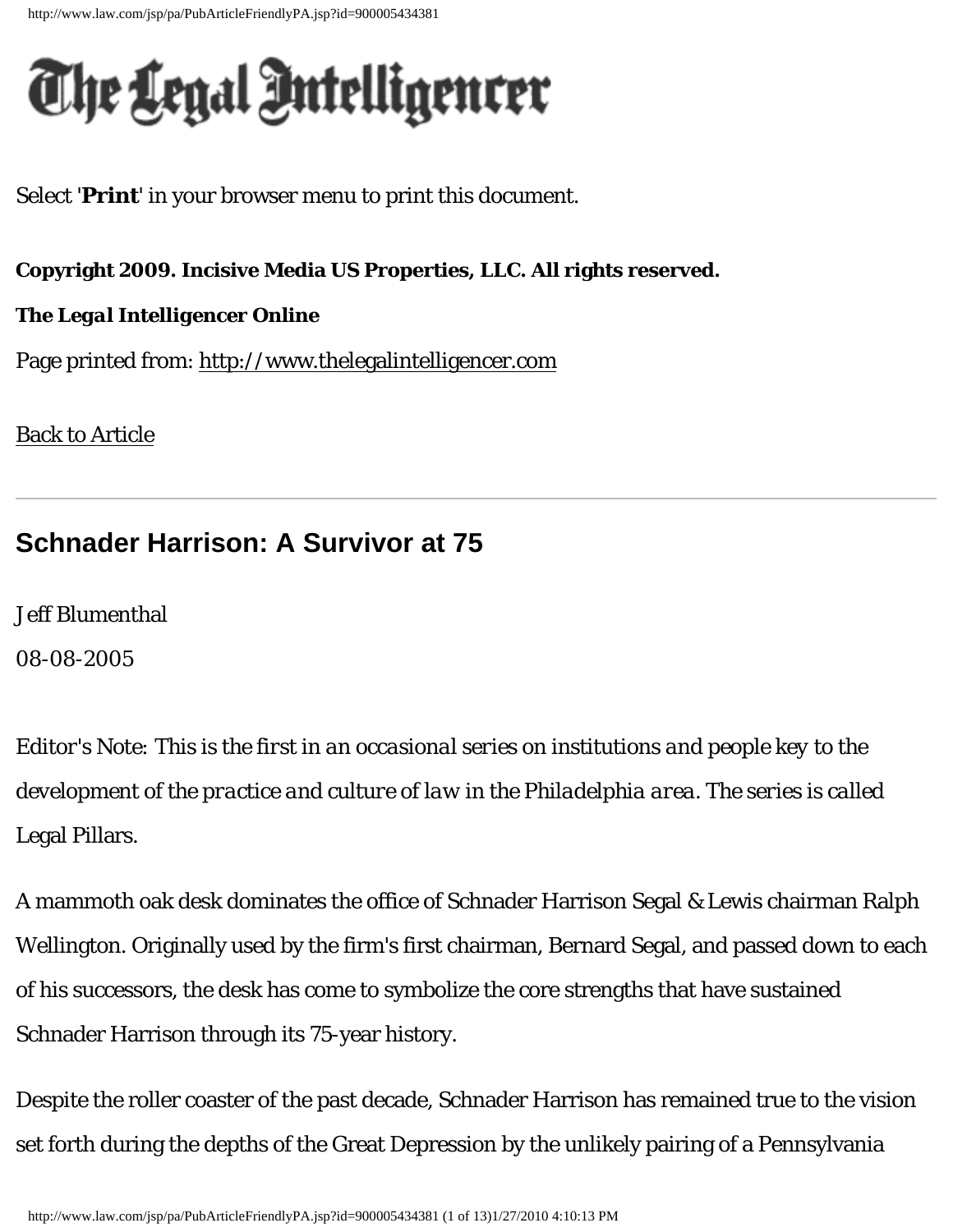Dutchman and a Philadelphia Jew, who attempted and succeeded in changing the white-shoe culture of Philadelphia law firms. The road traveled has included tremendous highs and lows, but the journey has never been boring.

Dec. 3, 1940 brought the first of many defining moments. William A. Schnader, firm patriarch and former Pennsylvania attorney general, was arguing a case before the state Supreme Court when he asked for a recess before falling to the floor - the victim of a severe stroke.

Schnader, one of the greatest litigators of his generation, would never argue a case again. The question had to arise, how would the firm he started only five years earlier, then called Schnader & Lewis, survive without its leader and chief source of business. After six months of rehabilitation, Schnader returned to helm the firm despite lacking the use of his right arm and a generally weakened physical condition.

His caseload would fall to his young protégé, Segal, who at the time was pondering whether to leave the practice for a teaching position. Segal proved more than up for the challenge, creating a legacy that rivaled that of his mentor. But that should not have come as a surprise being that Schnader had invested much of his reputation in Segal.

Retired Schnader Harrison partner Gerald St. John, who has informally become the firm's historian, said the Schnader and Segal partnership began in 1931 when the dean of the University of Pennsylvania's law school recommended Segal as a candidate to become one of Schnader's deputies in the Attorney General's Office. St. John said Segal once recalled being interviewed by Schnader and cautioning the attorney general that he would be hiring a Jew.

"Why do you think I would be interested in that?" Schnader reportedly asked in response.

The two went on to, among other things, draft a new state banking code before the Republican Schnader made an unsuccessful run for governor in November 1934. St. John said Schnader then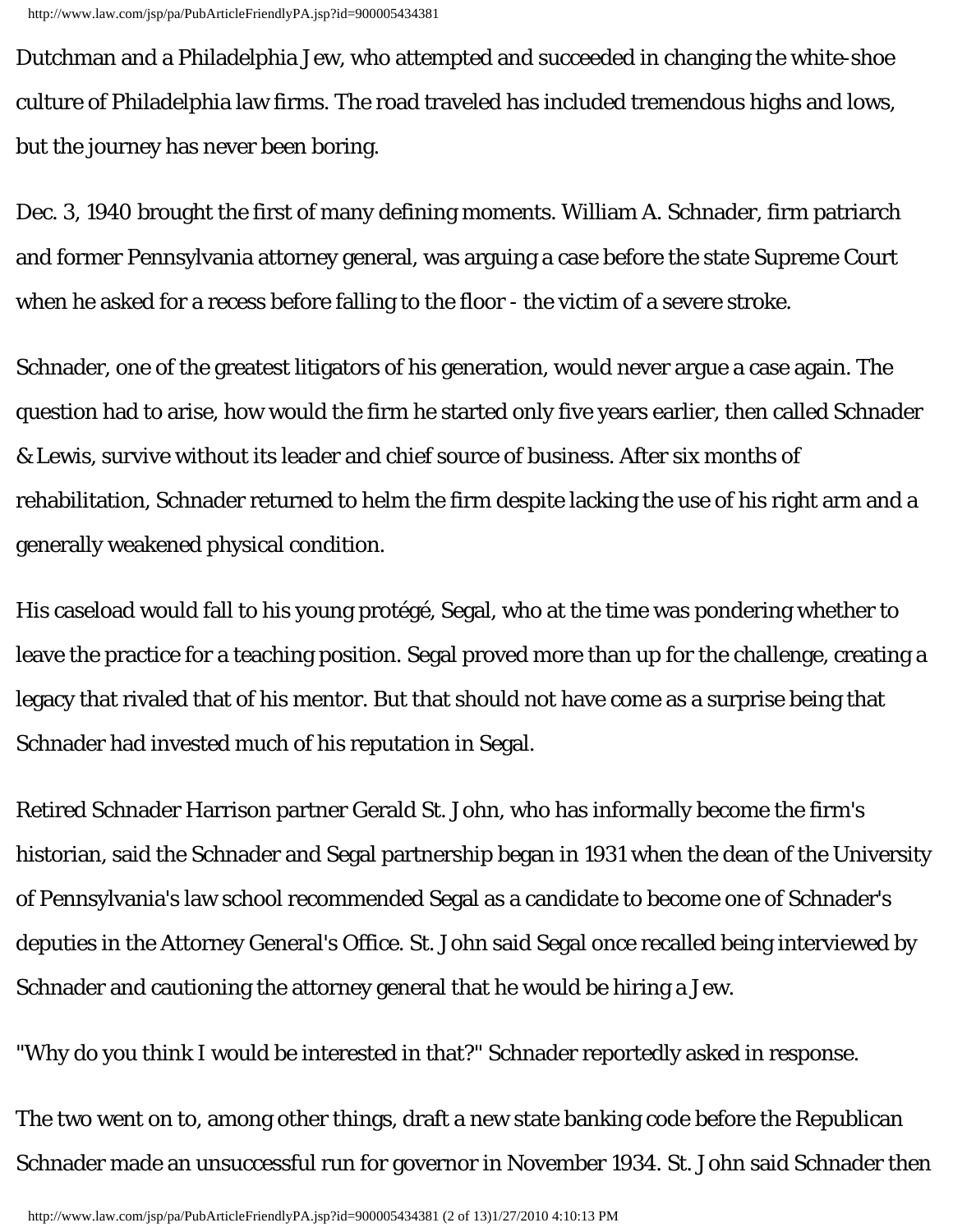wanted to return to his former firm, what is now White & Williams, but Segal's religion might have been a roadblock being that none of Philadelphia's large firms hired Jews - or Catholics, blacks and women for that matter - for the first half of the 20th century.

So Schnader turned to a former law school classmate, Francis Lewis, who had practiced at Duane Morris & Heckscher and could offer financial backing and blue-blood connections to the new venture. Lewis died less than 10 years later and therefore was never a major presence. Other big names in the early years were corporate lawyer Gilbert Oswald and tax lawyer Fred Rosenblum. Segal's younger brother Irving, better known as "Buddy," joined the firm in 1938.

Schnader Harrison became the first religiously integrated Philadelphia firm, as it has traditionally been one-third each Protestant, Catholic and Jewish. Arlin Adams, who joined the firm directly out of Penn Law in 1947 and still practices there after an 18-year stint as a federal judge, said Schnader was well aware that once he added Segal's name to the firm's shingle, segments of the local business community would not send work his way.

"He knew exactly what he was doing and he was perfectly willing to accept that," Adams said. "He was a member of the Union League and his friends there told him as much when he was contemplating the name change."

With Schnader unable to try cases, the firm felt it needed another big-name litigator and first tried with former Pennsylvania Superior Court Judge Charles Kenworthy, who joined the firm in 1943, changing the moniker to Schnader Kenworthy Segal & Lewis.

But St. John said Kenworthy's stay was short-lived because of a messy divorce from his wife, which led him to flee to the other side of the state and join Reed Smith Shaw & McClay in Pittsburgh while leaving Schnader still looking for another high-profile litigator.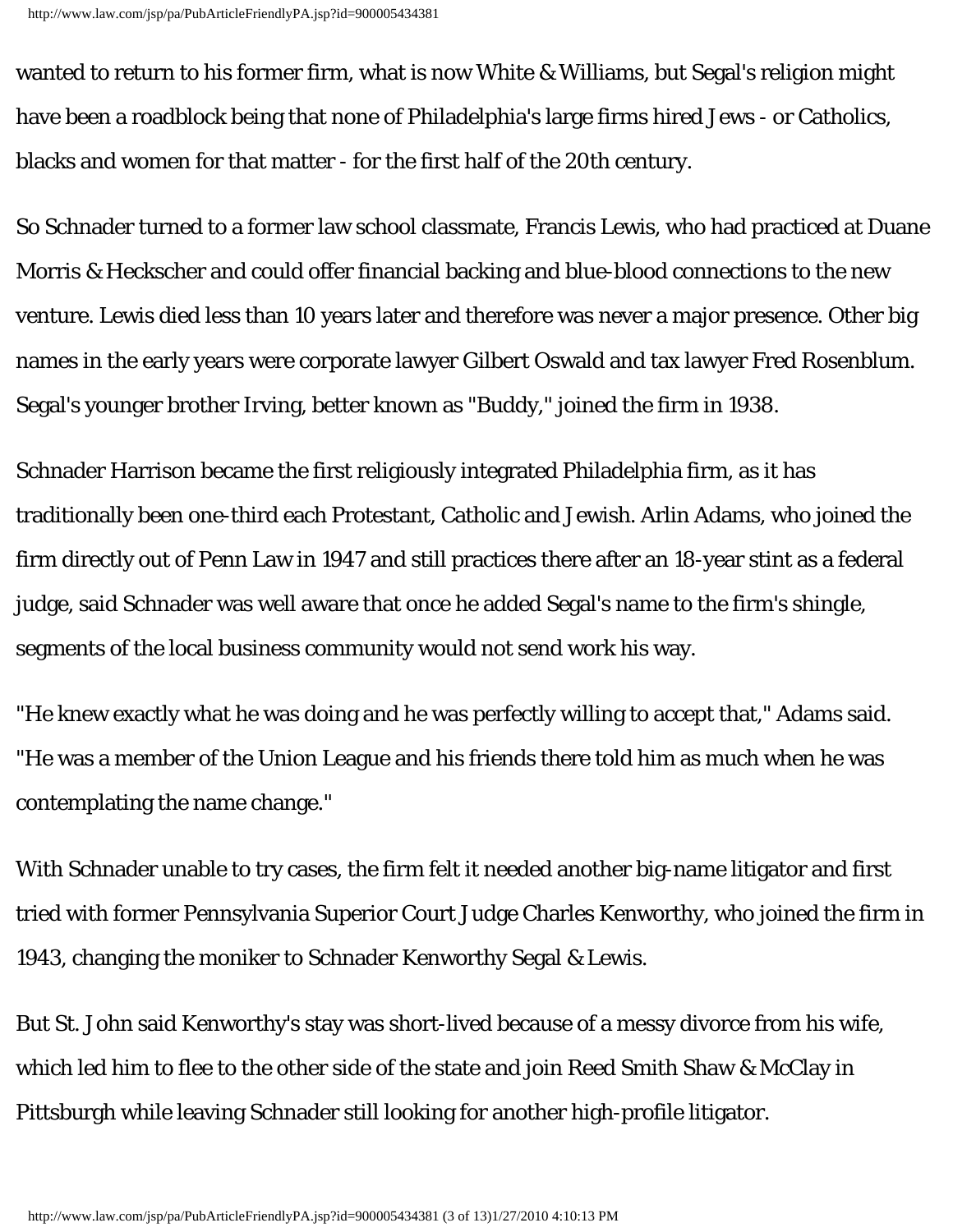Adams said he called Earl Harrison, his former law school dean. Adams said Harrison was smarting after learning that he would be passed over for the university presidency in favor of Harold Stassen - who had just lost the Republican presidential primary to Thomas Dewey in 1948. He quickly accepted an offer of partnership from Schnader, giving the firm its current name.

Though Schnader and Segal are considered the firm's patriarchs, Harrison was also an exceptionally accomplished individual. He was a former name partner at what is now Saul Ewing and also served as commissioner of immigration and naturalization during World War II.

After the war, President Truman asked him to be his personal emissary at Europe's displaced persons camps. Upon his return, Harrison's report to the president recommended the former concentration camp prisoners who then occupied those camps be permitted to resettle in Palestine if they so chose. Some historians credit Harrison's report as a crucial step in the development of U.S. support for creating the state of Israel.

Because it was not a white-shoe firm, Wellington said Schnader Harrison did not possess the typical client base of its blue-blood Philadelphia peers - banks and other local institutions such as Wannamaker's or Sunoco. So the firm went national to find much of its clientele. Schnader brought in the Yellow Cab Co., Lehigh Coal & Navigation, William Penn Insurance Co. and most of the motion picture companies save for Warner Brothers, which ironically was represented by Wolf Block Schorr & Solis-Cohen. Harrison, who died in 1955, brought in work from Industrial Valley Bank.

And Segal managed relationships with clients such as United Parcel Service and RCA - which owned NBC, Hertz and Random House - though Buddy Segal took the lead in litigating UPS work while partner Jerome Shestack did the same for RCA. Adams said he and Rosenblum were also big producers of business for the firm.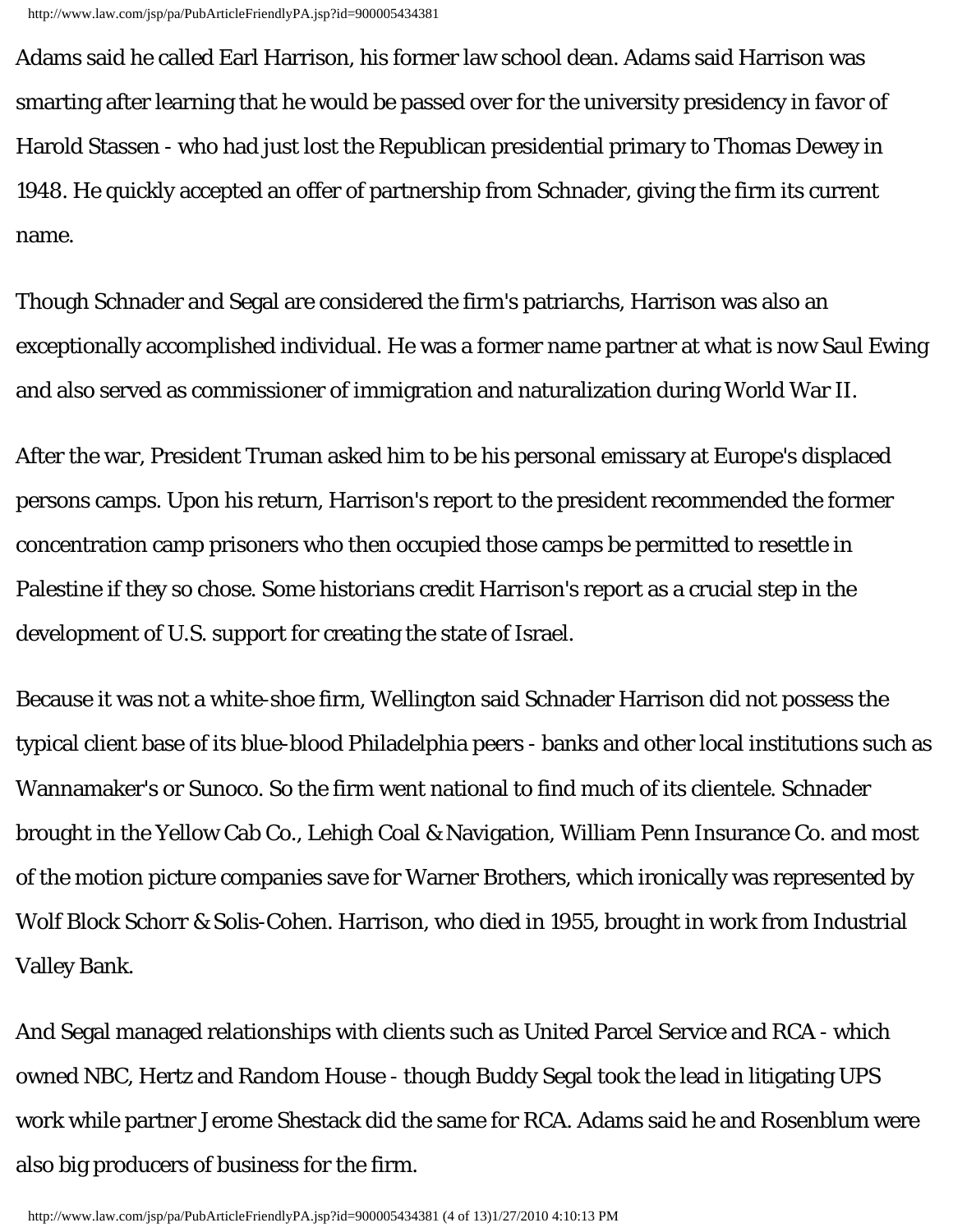Edward Mullinix joined the firm from Penn Law in 1949 after a gentle push from Harrison's replacement as dean, former U.S. Supreme Court Justice Owen J. Roberts. Mullinix said Roberts told him Philadelphia was a rather staid business community where new ventures typically struggled to gain traction. But Roberts said he was impressed that Schnader was able to break through. Mullinix, who is still active at the firm, said he quickly found out that Schnader was still very much in charge of the firm.

"He was very charismatic and a great mentor," Mullinix said. "He was very conservative about hiring. No one got hired without Mr. Schnader's approval. He had an active role in advising clients but his doctors would not let him litigate."

Even in his twilight, Schnader was still running weekly litigation department meetings.

"He would tell us about a case without telling us what side we were on," said Lawrence Hoyle, a North Carolinian whose professors at University of Chicago Law School steered him toward Schnader Harrison in 1965. "He wanted you to think about the problem and how to solve it. Young lawyers like me felt no hesitancy in asking for his advice."

Robbed of his trade in the prime of his career, Schnader turned his attention to running the firm and traveling the country to lobby state legislatures to pass the Uniform Commercial Code - the set of rules by which the affairs of commerce are governed. His two-decade quest ended with success in all 50 states.

By the early 1960s, Schnader Harrison had grown in size and stature, rivaled in Philadelphia only by white-shoe counterparts such as Morgan Lewis & Bockius, Pepper Hamilton & Scheetz, Dechert Price & Rhoads and the virtually all-Jewish Wolf Block.

Bernie Segal had become a national name due to his prodigious client roster, extensive bar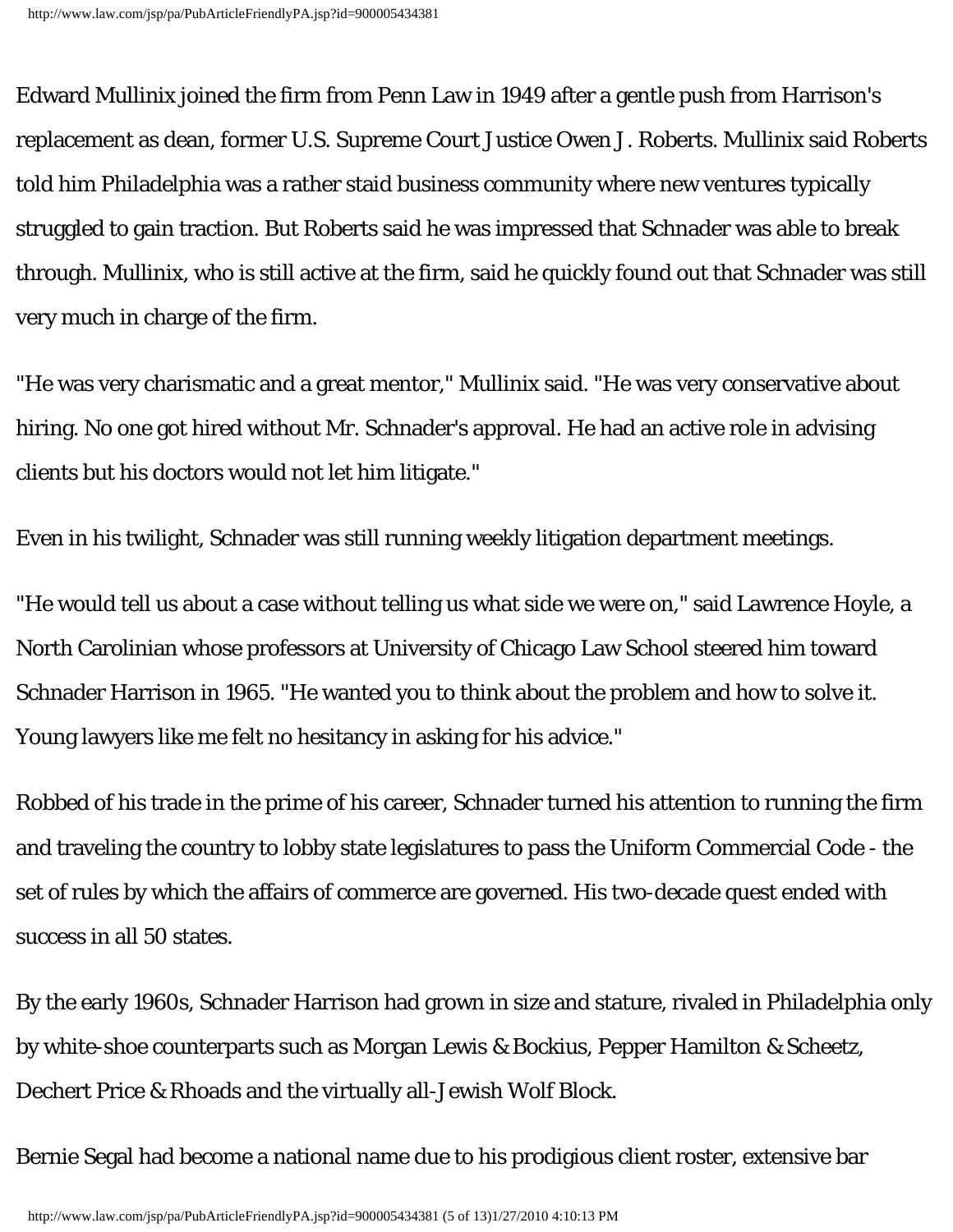association activities and his commitment to social causes. Segal became the first Jewish chancellor of the Philadelphia Bar Association in 1952 and the first Jewish president of the American Bar Association in 1969. To put it simply, he had juice.

During Segal's year as chancellor, nine Philadelphians who were admitted communists were charged with conspiring to overthrow the U.S. government, and the city's large firms wanted no part in representing them. Schnader Harrison partner Dennis Suplee recalls a story in which Segal told leaders from each firm that if they would defend one of these people, he would get other firms to do the same. The result was an all-star high-caliber team led by the legendary criminal defense attorney Tom McBride.

"Not only did Bernie believe in pro bono, but he had a way of getting others to do it," Suplee said. No instance exemplified this commitment more than his role in the civil rights struggle of the 1950s and 1960s.

In 1963, when Alabama Gov. George Wallace announced that he would disregard a federal court order to allow black students to enroll in the University of Alabama, St. John said Segal and Shestack called bar leaders from around the country and put together a list of 46 prominent lawyers who signed a statement that was published in Alabama's two leading newspapers asking Wallace to obey the order.

Days later, U.S. Attorney General Robert F. Kennedy called Segal to thank him for his assistance, and Segal responded by suggesting formation of a committee of lawyers to deal with civil rights issues. Segal was one of 244 bar leaders who attended President John F. Kennedy's announcement of the formation of Lawyers' Committee for Civil Rights Under Law, to be chaired by Harrison Tweed of New York and Segal - who darted over to the president to say that he had already told Robert Kennedy that he was too busy to accept the position.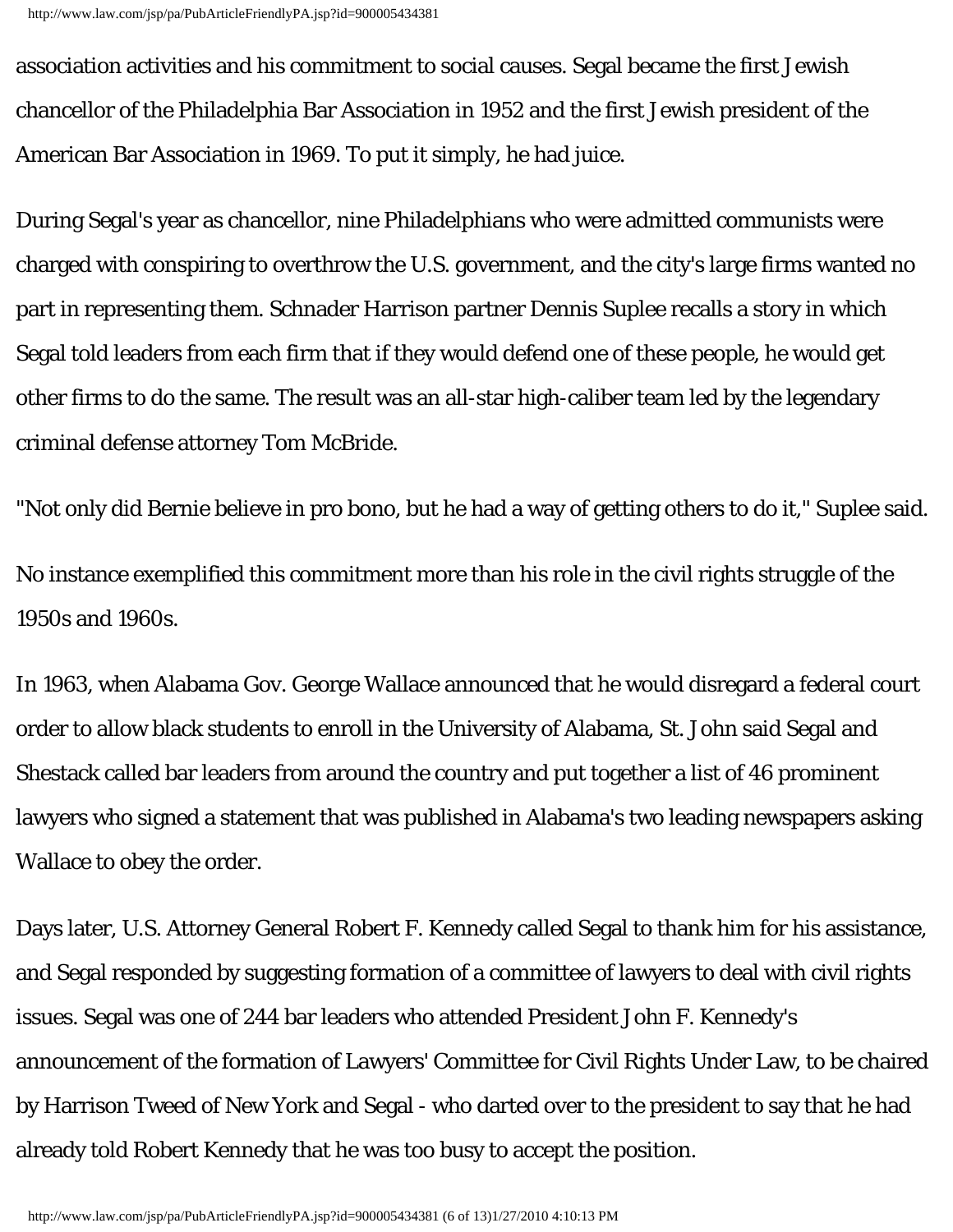St. John said the president said his brother had relayed those words but also told him about a visit to Segal's home, where among other memorabilia items was a note from grade school in which Segal won an essay contest. Written on it was, "You sheeny, you didn't win it - you stole it." Kennedy told Segal he wanted someone to head the committee who had experienced prejudice. St. John said Segal responded by saying the note was nearly 50 years old and the president told him, "Yes, but you kept the note all this time." Segal relented and agreed to lead the committee.

Segal's work with the civil rights movement led the firm to become an innovator in handling pro bono work. But it did not stop Schnader Harrison from growing steadily and prospering, despite never really having a strong transactional practice to go along with its powerhouse cadre of litigators.

The relationship between the two Segal brothers was complicated by the fact that no matter how good of a litigator Buddy became - and those who worked for him say he was a brilliant one - he would always be in the shadow of his older brother. St. John said the brothers were opposites. Bernie was formal, studious and low-key while Buddy was gregarious, excitable and blunt. St. John said the brothers, who were seven years apart, did not appear particularly close.

"Buddy could be an absolute blowtorch or he could sing your praises while Bernie was very evenkeeled," said St. John, who often worked with Buddy Segal on UPS cases. "Buddy drank and Bernie never did. The two of them were like oil and water. I don't think they got along that well, except if an enemy was giving one of the brothers a hard time, they would gang up on that person."

Adams said Buddy could never escape his brother's sizable presence at the firm.

"I think Buddy was a smarter lawyer and a better advocate, but Bernie was better at building client relationships and he was really big with pro bono," Shestack said. "Buddy was abrasive and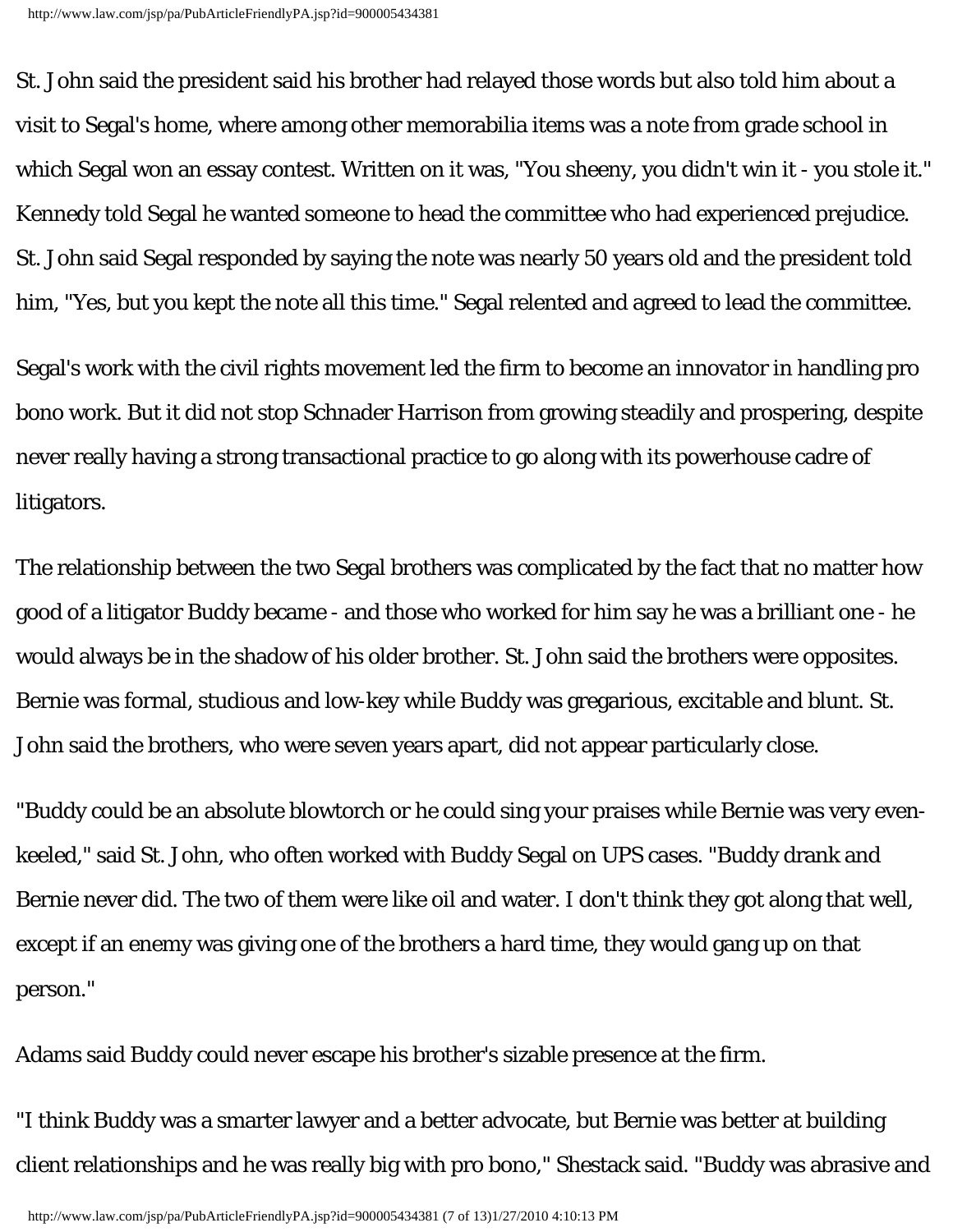he rubbed people the wrong way a lot of the times because he demanded perfection. I just think it was a mistake for him to go to his brother's firm because he was always in his shadow."

By the late 1960s, due to his declining health the elderly Schnader was wheelchair-bound but still insisted on personally interviewing every prospective new hire. The last one was Jacob Hart, now a U.S. Magisterial Judge, who was a 1967 Penn Law grad who spent a year clerking for a judge. Schnader had a rule that prohibited lawyers from having facial hair, but Hart said he did not want to shave his beard without an assurance that he would get the job.

"So before I came in for the interview, Sam Slade, who was the hiring partner back then, gave Mr. Schnader a picture of me so he could see what I would look like without facial hair," said Hart, who is now a federal judge. "So he asked me questions but kept looking down at the photo in his hands. I got the job and shaved my beard."

Schnader died in October 1968 at the age of 82. It was always assumed that Segal would become the firm's next leader and he did, becoming its first formal chairman and expanding the management committee from three to five members. Suplee, who became the firm's 52nd lawyer after graduating from Penn Law in 1967, said Schnader did not believe in traveling to law schools and therefore the firm did not recruit a lot of law students. But Segal brought the firm on to law firm campuses and it began to grow at a much faster rate.

"I think [Schnader's death] had an energizing effect," said Suplee, who is still a partner with the firm. "Mr. Schnader was in his 80s while Bernie was 61 and still at the top of his game. The firm began to recruit more aggressively."

With Segal in charge, the firm began to add whole classes of lawyers that became its third generation. The first one actually arrived the year before Schnader's death. The class of 1967, though they entered the firm at different times due to clerkships, included 10 lawyers. Four of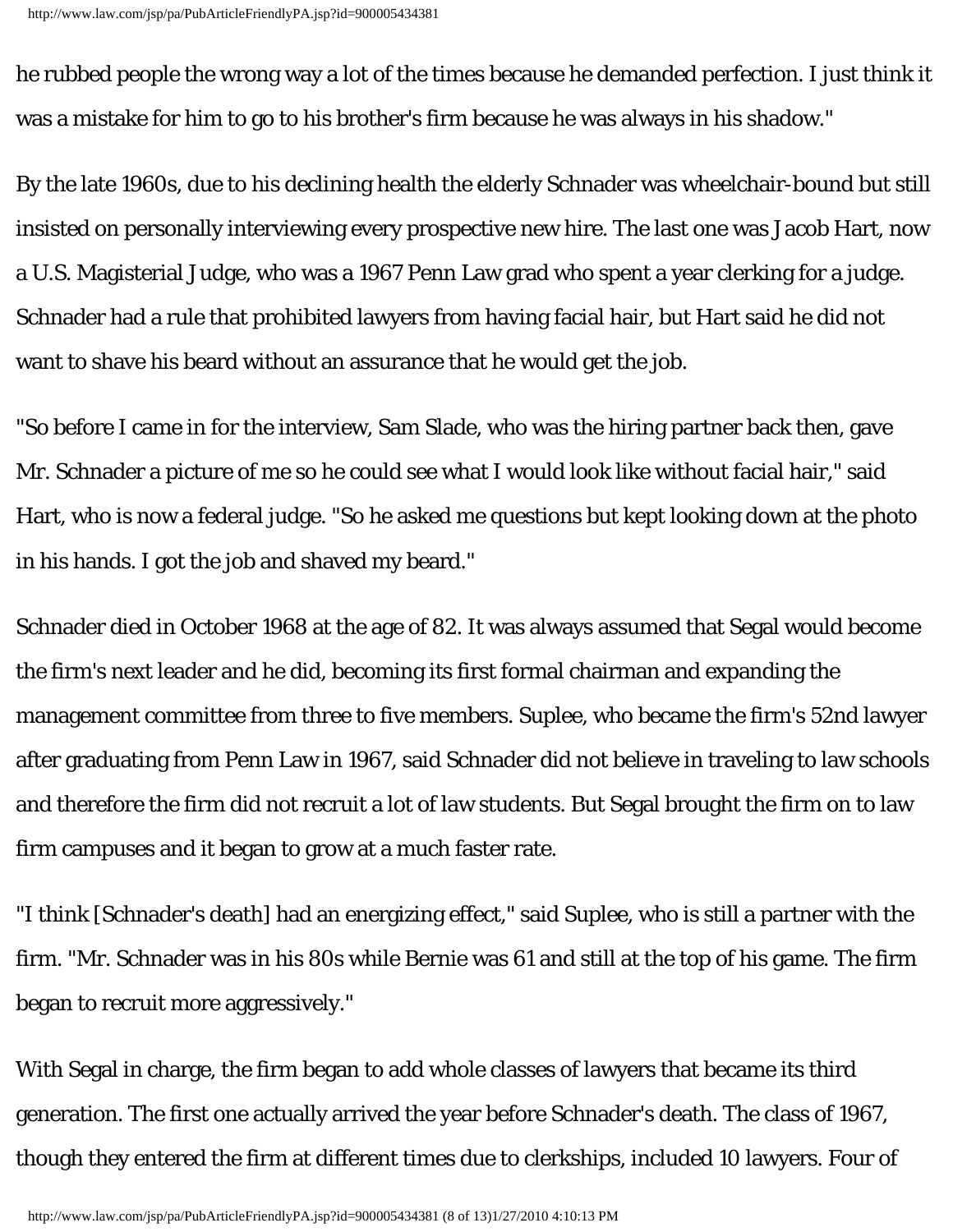those were classmates at Penn Law - Suplee, Hart and real estate lawyers Michael Sklaroff and Richard Kalter. Corporate lawyer John Cunningham joined the firm from Villanova Law and litigator Michael Mangan joined from New York University Law School.

Along with Hoyle and the later additions of litigators Joseph Tate and Wellington, the firm had a bright group of young attorneys who would learn their craft from taskmasters such as Buddy Segal, Shestack, George Williams, corporate lawyer Gordon Cooney, labor lawyer Frank Abbott and real estate lawyer Lou Floge.

Tate was assigned to work with Bernie Segal and Shestack on RCA matters. Tate said that because Segal had helped incorporate UPS, he helped pick all of the lawyers that would represent the company around the country. He made sure to pick ones who would refer work to him. That network helped him become ABA president, which Tate said in turn helped Segal expand his Rolodex even further. As a result Segal's contacts referred to him a plethora of appellate cases that ended up before the U.S. Supreme Court.

"When we would go to Washington, Bernie would get notes from people welcoming him back," Tate said. "The court staff welcomed him with open arms. You can't imagine what it was like to watch the justices quote something Bernie said to them two weeks before and ask him whether it was consistent with his current argument."

By the early 1980s, Schnader Harrison was humming along and had more than tripled in size from the time Bernie Segal became chairman. But several lawyers said Segal made the same mistake all of us do - he grew old. The younger crowd, now partners, began getting restless. They wanted the firm to be managed in a more democratic way by electing members of the management committee instead of having them handpicked by Segal. They wanted Segal to be more open regarding firm finances and to establish a succession plan that included an orderly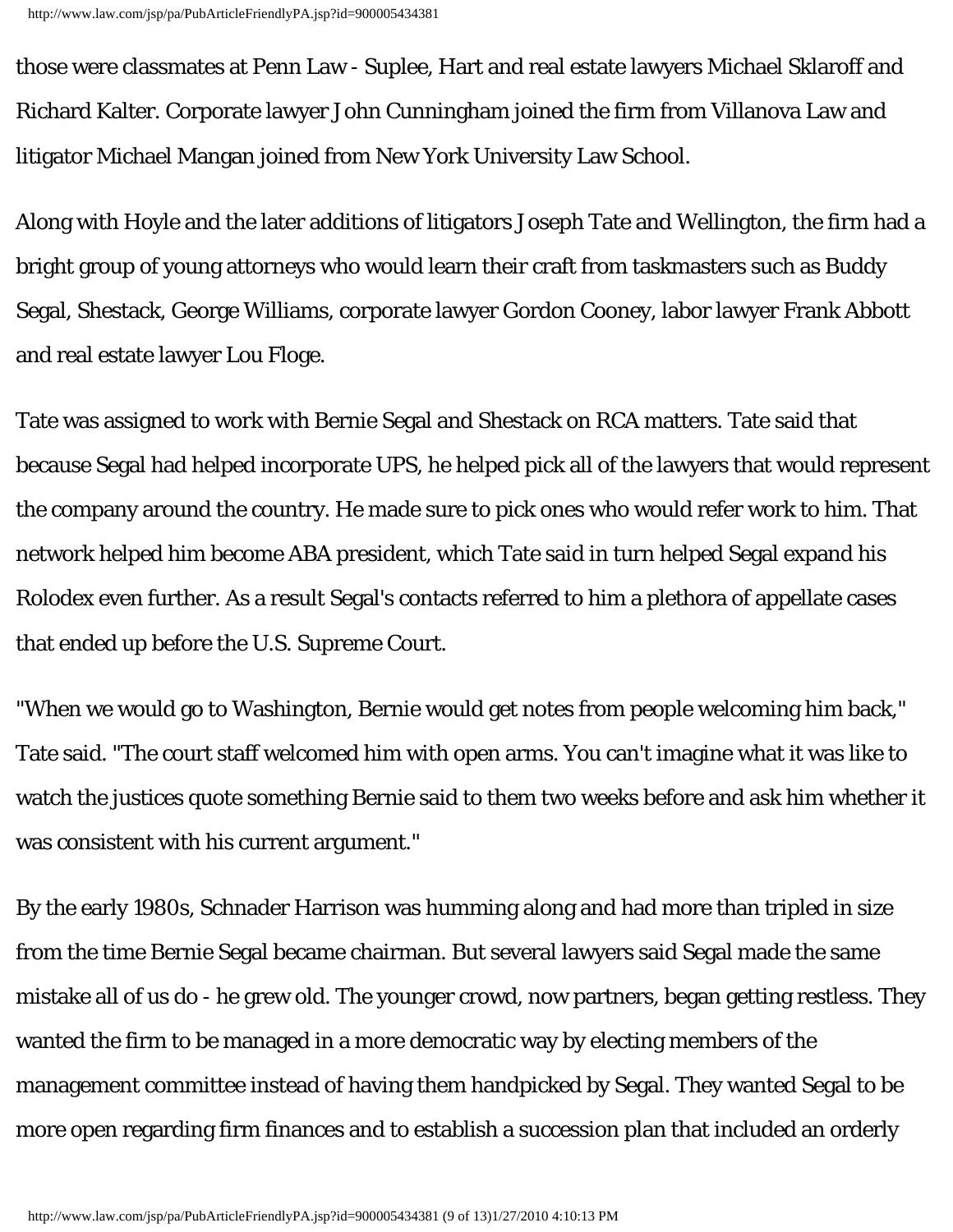transition from his reign.

In 1980, things came to a head when a group of younger partners, who today refer to themselves as "The Dirty Dozen," - which included Suplee, Tate, Wellington, Hart, Mangan, Kalter, Sklaroff and Clinton Stuntebeck - wrote a letter to Segal requesting more of a say in management and for a succession plan to be outlined. Suplee said Segal responded by inviting the group to dinner at the Philadelphia Racket Club and eventually began to incorporate some of their ideas.

In 1983, a new partnership agreement proposed an elected management committee and outlined a succession plan. But Hoyle, who had become a major rainmaker in his own right by handling asbestos litigation, was still not satisfied. He said he refused to sign it because he thought it ensconced the old guard in power. So he left at the end of 1984 to start his own firm, Hoyle Morris & Kerr, bringing several lawyers with him.

"The business of running a law firm had become much different, and I thought the older people were going to run the firm into the ground," Hoyle said. "I didn't want the firm to take a big fall when I was 50 or 60 years old."

Sklaroff followed six months later, leading a four-lawyer group to Ballard Spahr Andrews & Ingersoll.

"There was a general sense that the world was changing and the firm was not taking into account that new reality," Sklaroff said. "There was a blackout about who got paid what and I thought it should have been more transparent. I think a lot of the younger partners were looking for more of a voice."

Segal stepped down as chairman in 1986 at the age of 79, though some lawyers interviewed felt if he had done so a few years earlier, the firm would have kept some of the talent that left before and after his retirement. He was succeeded by Arthur Kahn, described by both the older and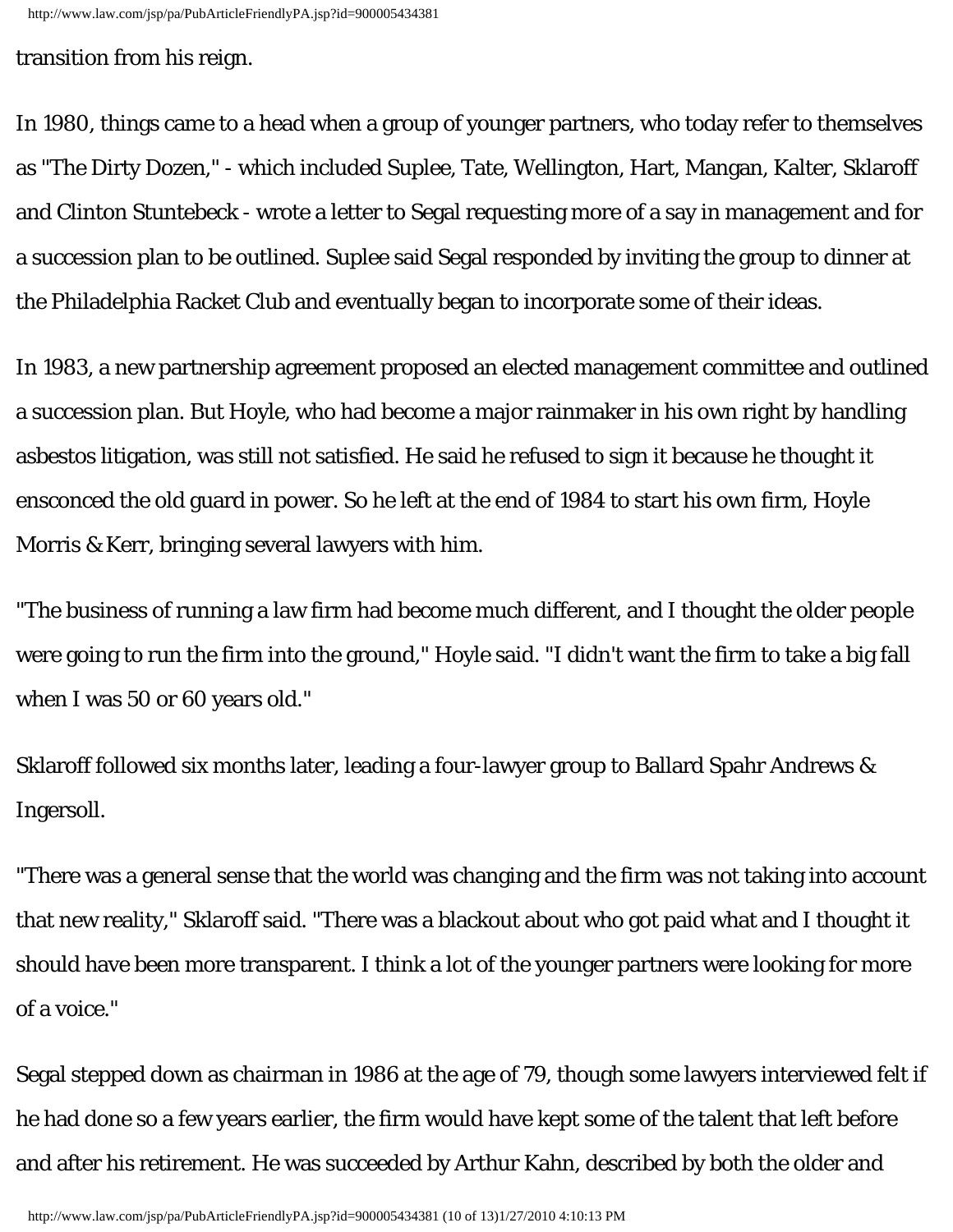younger generations of partners as a compromise choice who lacked the gravitas of Schnader or Segal.

"He was as nice of a man as you would ever meet who was a consensus pick because he worked for Bernie but was also very nice to the younger people," Tate said. "I just don't think he had the wherewithal to run a law firm at the time. He was just holding things together for an interim period."

Tate and others said Kahn's emergence was symbolic of a larger problem. Save for a few exceptions, most of the generation of lawyers that followed the Segals' generation relied on Bernie Segal to hand down assignments from his enormous client roster and never originated their own books of business. So when Segal stepped down, they were unable to fill the void and younger partners like Tate, Suplee and Wellington were still building their practices and reputations.

Suplee said Kahn did a solid job trying to keep the different factions on the same page while instituting a better origination system and a mandatory retirement age. That feeling changed when the economy took a nosedive in the early 1990s. In 1991, Tate, frustrated with a compensation system that include a cap on individual partner pay, left for Dechert and went on to become one of the city's top antitrust litigators. Shestack, who joined the firm in 1955 and was considered Bernie Segal's chief protégé, left a few months later for Wolf Block, which desperately needed a high-profile litigator after losing Alan Davis and Sy Kurling. Ironically, Shestack said the major reason for his defection was the mandatory retirement policy he helped write a few years earlier.

In early 1992, the firm laid off a number of associates in what Hart described as the St. Valentine's Day massacre. Suplee admitted he inherited a troubled firm when he became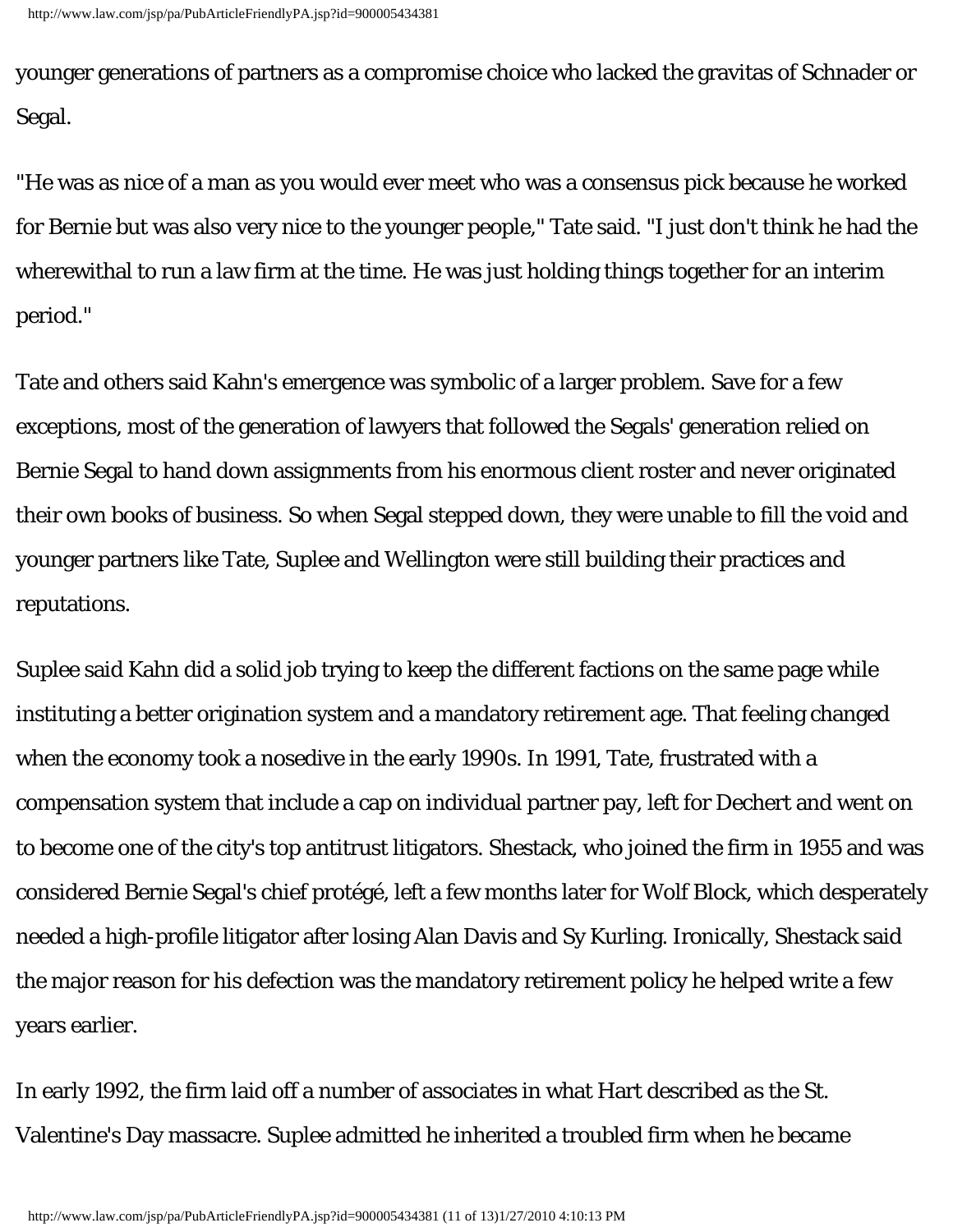chairman that year.

"People thought we weren't going to survive," Suplee said. "We had to change a lot of things at the firm. People thought when Bernie Segal stepped down that was the end of the process. Truth is, that was just the beginning."

UPS had moved from Greenwich, Conn., to the much more competitive legal market of Atlanta, taking with it a huge chunk of business. The RCA work had dried up while Suplee said the firm was also coping with undercapitalized coffers and partners not performing to previous levels.

Suplee said the firm hustled to bring new clients in the door while also asking certain partners to either retire or assume a lesser role at the firm. The latter caused the capital situation to get worse initially, but Suplee said it had stabilized by the end of his term in 1997.

Wellington succeeded Suplee and charted the firm on an aggressive growth course, which included opening an office in San Francisco, expanding existing sites in Pittsburgh, New York and Washington and adding several lateral hires in Philadelphia such as litigator Elizabeth Ainslie.

As part of that growth strategy, the firm merged with 50-attorney Goldstein & Manello of Boston in January 2000 and then merged six months later with 45-attoney Mesirov Gelman Jaffe Cramer & Jamieson. Both firms were thought to have ability to give the litigation-heavy Schnader Harrison something it always has lacked, depth and strength in its transactional practice areas. Unfortunately, the stock market collapsed and Wellington said the two firms never meshed into Schnader Harrison's unique culture.

Goldstein & Manello left in 2002 and only a small number of the Mesirov Gelman lawyers remain, and the ensuing economic strife caused several longtime Schnader Harrison lawyers to depart.